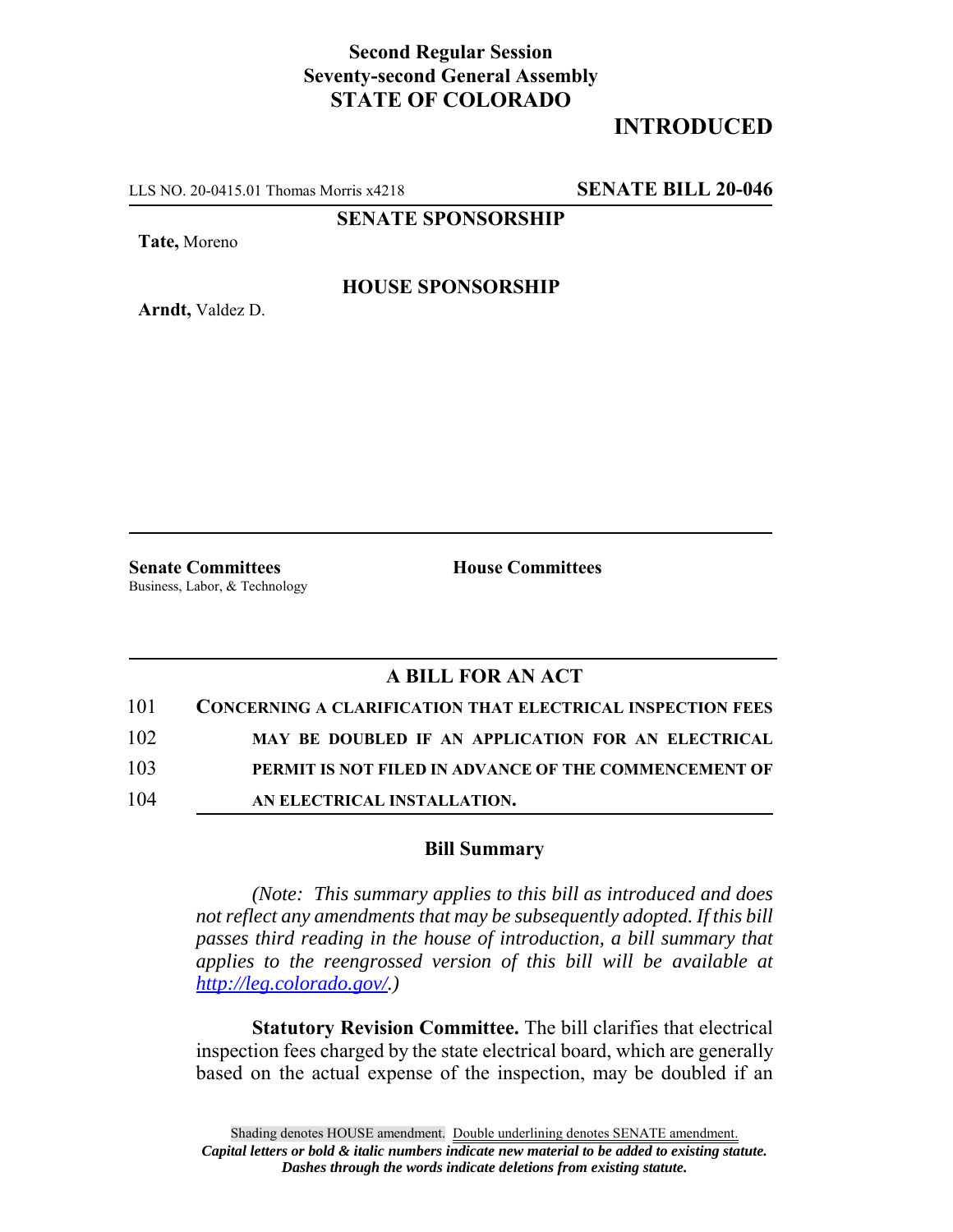application for an electrical permit is not filed in advance of the commencement of an electrical installation.

 *Be it enacted by the General Assembly of the State of Colorado:* **SECTION 1. Legislative declaration.** The general assembly declares that the purpose of this act is to clarify the bases for determining electrical inspection fees. The general assembly further declares that the addition of this clarifying language does not in any way alter the scope or applicability of the statutory section involved. **SECTION 2.** In Colorado Revised Statutes, 12-115-121, **amend** (1) as follows: **12-115-121. Inspection fees.** (1) As established pursuant to section 12-20-105, inspection fees shall be charged by the board and shall be set and categorized based upon the actual expense of inspecting each type of electrical installation, EXCEPT AS SPECIFIED IN SUBSECTION (3) OF THIS SECTION. **SECTION 3. Act subject to petition - effective date - applicability.** (1) This act takes effect at 12:01 a.m. on the day following the expiration of the ninety-day period after final adjournment of the general assembly (August 5, 2020, if adjournment sine die is on May 6, 2020); except that, if a referendum petition is filed pursuant to section 1 (3) of article V of the state constitution against this act or an item, section, or part of this act within such period, then the act, item, section, or part will not take effect unless approved by the people at the general election to be held in November 2020 and, in such case, will take effect on the date of the official declaration of the vote thereon by the governor.